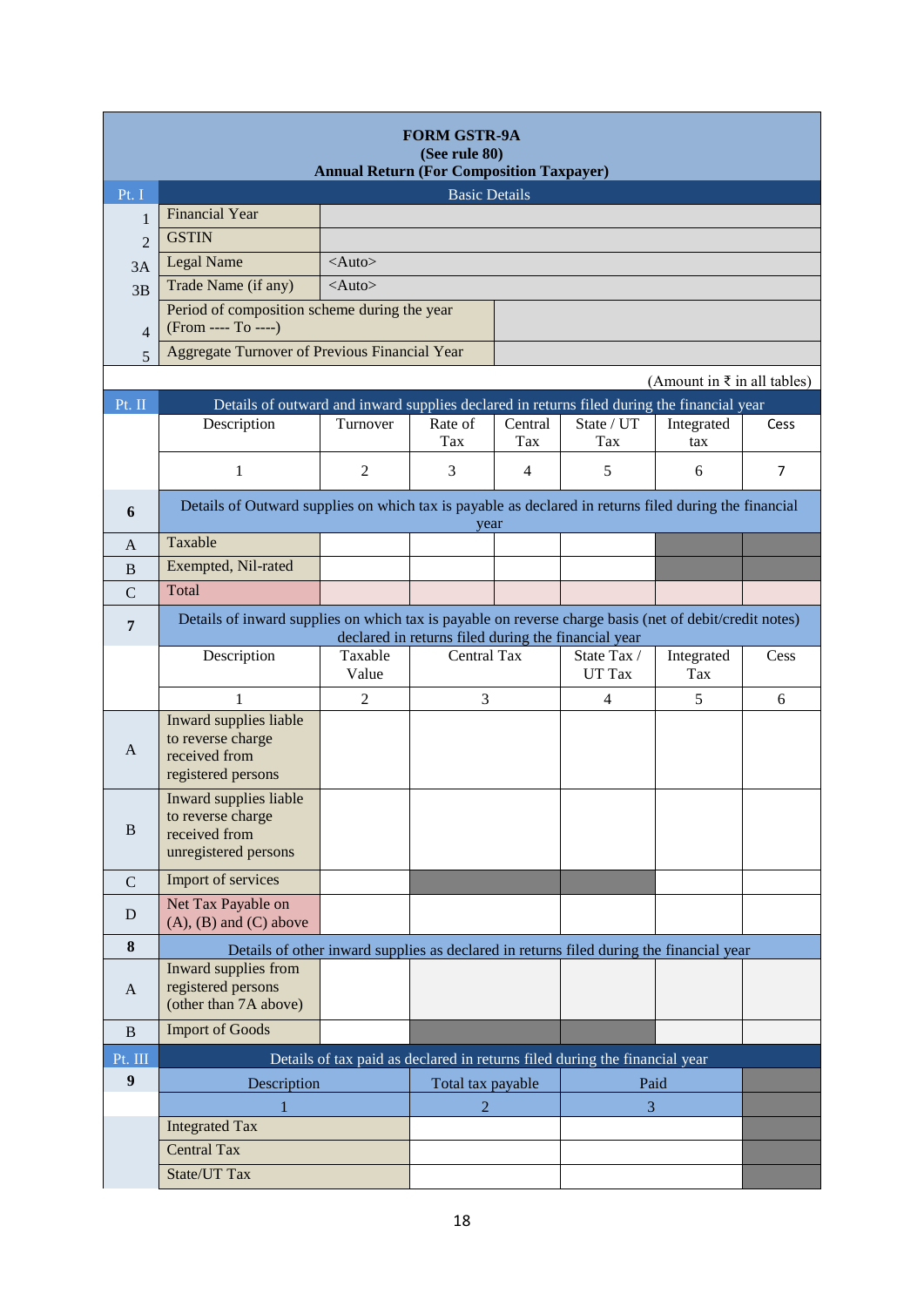|               | Cess                                                                                                |                |                       |                    |                |                                                                                                                                                                                            |                   |                    |
|---------------|-----------------------------------------------------------------------------------------------------|----------------|-----------------------|--------------------|----------------|--------------------------------------------------------------------------------------------------------------------------------------------------------------------------------------------|-------------------|--------------------|
|               | Interest                                                                                            |                |                       |                    |                |                                                                                                                                                                                            |                   |                    |
|               | Late fee                                                                                            |                |                       |                    |                |                                                                                                                                                                                            |                   |                    |
|               | Penalty                                                                                             |                |                       |                    |                |                                                                                                                                                                                            |                   |                    |
| Pt. IV        |                                                                                                     |                |                       |                    |                | Particulars of the transactions for the previous FY declared in returns of April to September of current<br>FY or upto date of filing of annual return of previous FY whichever is earlier |                   |                    |
|               |                                                                                                     | Description    |                       | Turnover           | Central<br>Tax | State Tax /<br>UT Tax                                                                                                                                                                      | Integrated<br>Tax | Cess               |
|               |                                                                                                     | 1              |                       | $\overline{2}$     | 3              | $\overline{4}$                                                                                                                                                                             | 5                 | 6                  |
| 10            | Supplies / tax (outward) declared<br>through Amendments $(+)$ (net of<br>debit notes)               |                |                       |                    |                |                                                                                                                                                                                            |                   |                    |
| 11            | Inward supplies liable to reverse<br>charge declared through<br>Amendments (+) (net of debit notes) |                |                       |                    |                |                                                                                                                                                                                            |                   |                    |
| 12            | Supplies / tax (outward) reduced<br>through<br>Amendments (-) (net of credit notes)                 |                |                       |                    |                |                                                                                                                                                                                            |                   |                    |
| 13            | Inward supplies liable to reverse<br>charge reduced through<br>Amendments (-) (net of credit notes) |                |                       |                    |                |                                                                                                                                                                                            |                   |                    |
| 14            | Differential tax paid on account of declaration made in 10, 11, 12 $&$ 13 above                     |                |                       |                    |                |                                                                                                                                                                                            |                   |                    |
|               | Description                                                                                         |                |                       |                    | Payable        |                                                                                                                                                                                            | Paid              |                    |
|               | 1                                                                                                   |                |                       |                    | 2              |                                                                                                                                                                                            | 3                 |                    |
|               | <b>Integrated Tax</b>                                                                               |                |                       |                    |                |                                                                                                                                                                                            |                   |                    |
|               | <b>Central Tax</b><br>State/UT Tax                                                                  |                |                       |                    |                |                                                                                                                                                                                            |                   |                    |
|               | Cess                                                                                                |                |                       |                    |                |                                                                                                                                                                                            |                   |                    |
|               | Interest                                                                                            |                |                       |                    |                |                                                                                                                                                                                            |                   |                    |
| Pt. V         |                                                                                                     |                |                       |                    |                |                                                                                                                                                                                            |                   |                    |
| 15            | Other Information<br>Particulars of Demands and Refunds                                             |                |                       |                    |                |                                                                                                                                                                                            |                   |                    |
|               | Description                                                                                         | Central<br>Tax | State Tax /<br>UT Tax | Integrated<br>l ax | Cess           | Interest                                                                                                                                                                                   | Penalty           | Late Fee<br>Others |
|               | $\mathbf{1}$                                                                                        | $\overline{2}$ | 3                     | 4                  | 5              | 6                                                                                                                                                                                          | $\overline{7}$    | 8                  |
| A             | Total<br>Refund<br>claimed                                                                          |                |                       |                    |                |                                                                                                                                                                                            |                   |                    |
| <sub>B</sub>  | Total<br>Refund<br>sanctioned                                                                       |                |                       |                    |                |                                                                                                                                                                                            |                   |                    |
| $\mathcal{C}$ | Total<br>Refund<br>Rejected                                                                         |                |                       |                    |                |                                                                                                                                                                                            |                   |                    |
| D             | Total<br>Refund<br>Pending                                                                          |                |                       |                    |                |                                                                                                                                                                                            |                   |                    |
| E             | Total<br>demand of<br>taxes                                                                         |                |                       |                    |                |                                                                                                                                                                                            |                   |                    |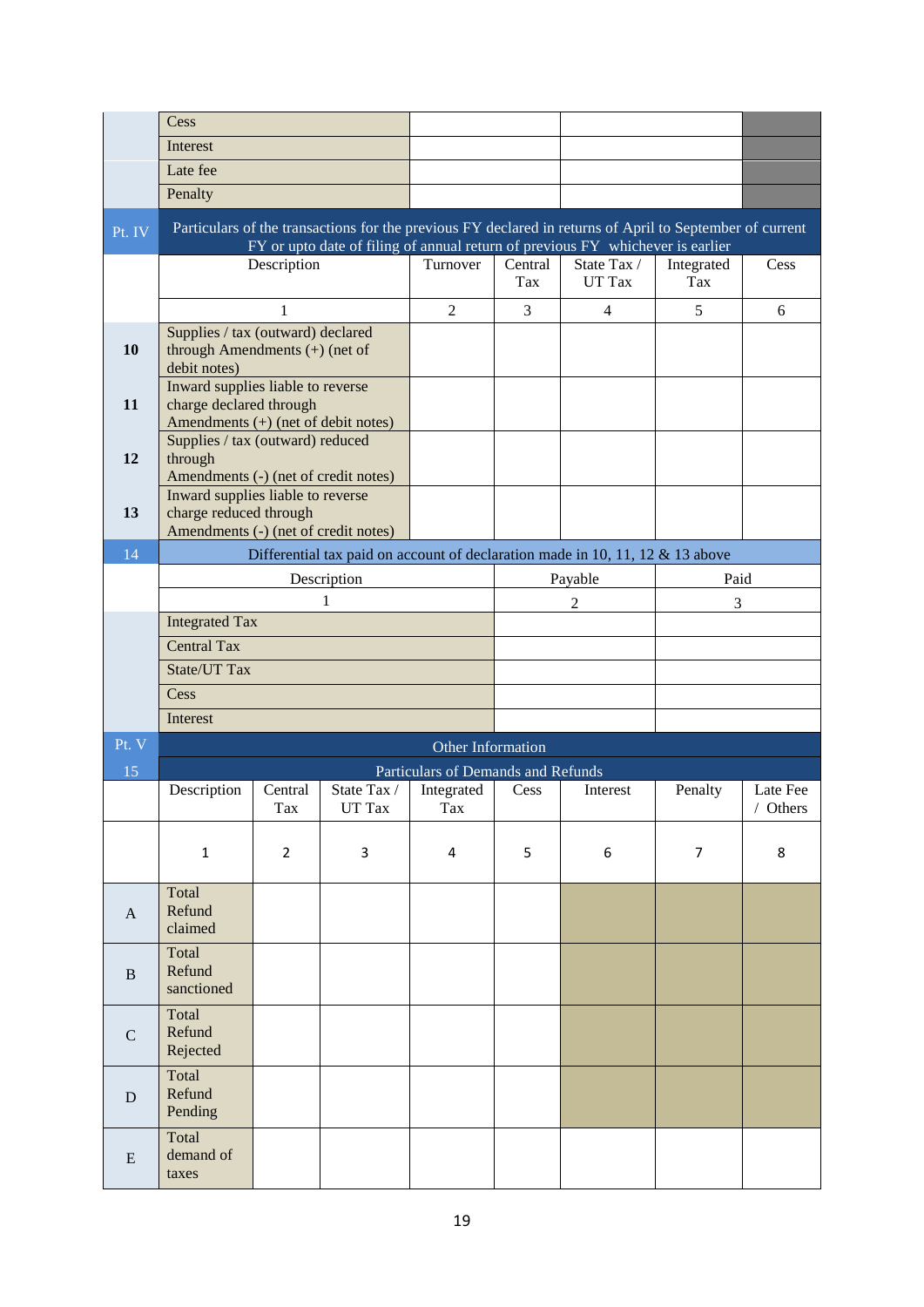| F              | <b>Total taxes</b><br>paid in<br>respect of E<br>above          |  |  |                                       |                       |                   |      |  |
|----------------|-----------------------------------------------------------------|--|--|---------------------------------------|-----------------------|-------------------|------|--|
| G              | Total<br>demands<br>pending out<br>of E above                   |  |  |                                       |                       |                   |      |  |
| 16             |                                                                 |  |  | Details of credit reversed or availed |                       |                   |      |  |
|                | Description                                                     |  |  | Central<br>Tax                        | State Tax /<br>UT Tax | Integrated<br>Tax | Cess |  |
|                | $\mathbf{1}$                                                    |  |  | $\overline{2}$                        | 3                     | 4                 | 5    |  |
| $\mathbf{A}$   | Credit reversed on opting in the composition<br>scheme $(-)$    |  |  |                                       |                       |                   |      |  |
| $\overline{B}$ | Credit availed on opting out of the composition<br>scheme $(+)$ |  |  |                                       |                       |                   |      |  |
| 17             | Late fee payable and paid                                       |  |  |                                       |                       |                   |      |  |
|                | Description                                                     |  |  | Payable                               |                       | Paid              |      |  |
|                | 1                                                               |  |  |                                       | $\overline{2}$        | 3                 |      |  |
| A              | <b>Central Tax</b>                                              |  |  |                                       |                       |                   |      |  |
| B              | <b>State Tax</b>                                                |  |  |                                       |                       |                   |      |  |

## Verification:

I hereby solemnly affirm and declare that the information given herein above is true and correct to the best of my knowledge and belief and nothing has been concealed there from and in case of any reduction in output tax liability the benefit thereof has been/will be passed on to the recipient of supply.

Place Signature Signature Name of Authorised Signatory

Date

Designation / Status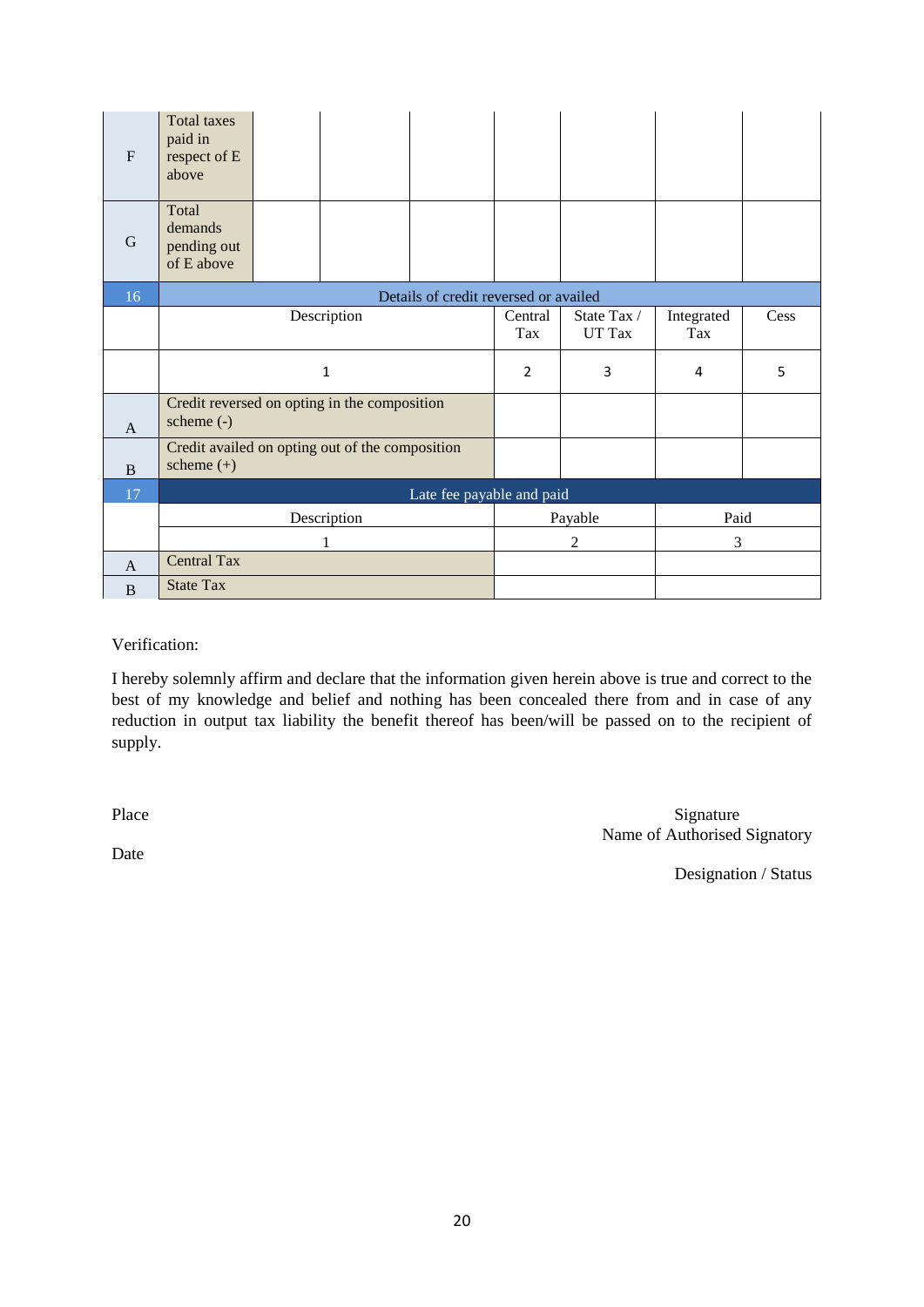## **Instructions: –**

- 1. The details for the period between July 2017 to March 2018 shall be provided in this return.
- 2. Part I consists of basic details of taxpayer. The instructions to fill Part I are as follows :

| Table No.   Instructions                                                                                                                                                                                                                                                                                                                                             |
|----------------------------------------------------------------------------------------------------------------------------------------------------------------------------------------------------------------------------------------------------------------------------------------------------------------------------------------------------------------------|
| Aggregate turnover for the previous financial year is the turnover of the<br>financial year previous to the year for which the return is being filed. For<br>example for the annual return for FY 2017-18, the aggregate turnover of FY<br>2016-17 shall be entered into this table. It is the sum total of turnover of all<br>taxpayers registered on the same PAN. |

3. Part II consists of the details of all outward and inward supplies in the financial year for which the annual return is filed. The instructions to fill Part II are as follows:

| Table No.      | Instructions                                                                                                                                                                                                                                                                       |
|----------------|------------------------------------------------------------------------------------------------------------------------------------------------------------------------------------------------------------------------------------------------------------------------------------|
| 6A             | Aggregate value of all outward supplies net of debit notes / credit notes, net of<br>advances and net of goods returned for the entire financial year shall be<br>declared here. Table 6 and Table 7 of FORM GSTR-4 may be used for filling<br>up these details.                   |
| 6 <sub>B</sub> | Aggregate value of exempted, Nil Rated and Non-GST supplies shall be<br>declared here.                                                                                                                                                                                             |
| 7A             | Aggregate value of all inward supplies received from registered persons on<br>which tax is payable on reverse charge basis shall be declared here. Table 4B,<br>Table 5 and Table 8A of FORM GSTR-4 may be used for filling up these<br>details.                                   |
| 7B             | Aggregate value of all inward supplies received from unregistered persons<br>(other than import of services) on which tax is payable on reverse charge basis<br>shall be declared here. Table 4C, Table 5 and Table 8A of FORM GSTR-4<br>may be used for filling up these details. |
| 7C             | Aggregate value of all services imported during the financial year shall be<br>declared here. Table 4D and Table 5 of FORM GSTR-4 may be used for<br>filling up these details.                                                                                                     |
| 8A             | Aggregate value of all inward supplies received from registered persons on<br>which tax is payable by the supplier shall be declared here. Table 4A and<br>Table 5 of FORM GSTR-4 may be used for filling up these details.                                                        |
| 8B             | Aggregate value of all goods imported during the financial year shall be                                                                                                                                                                                                           |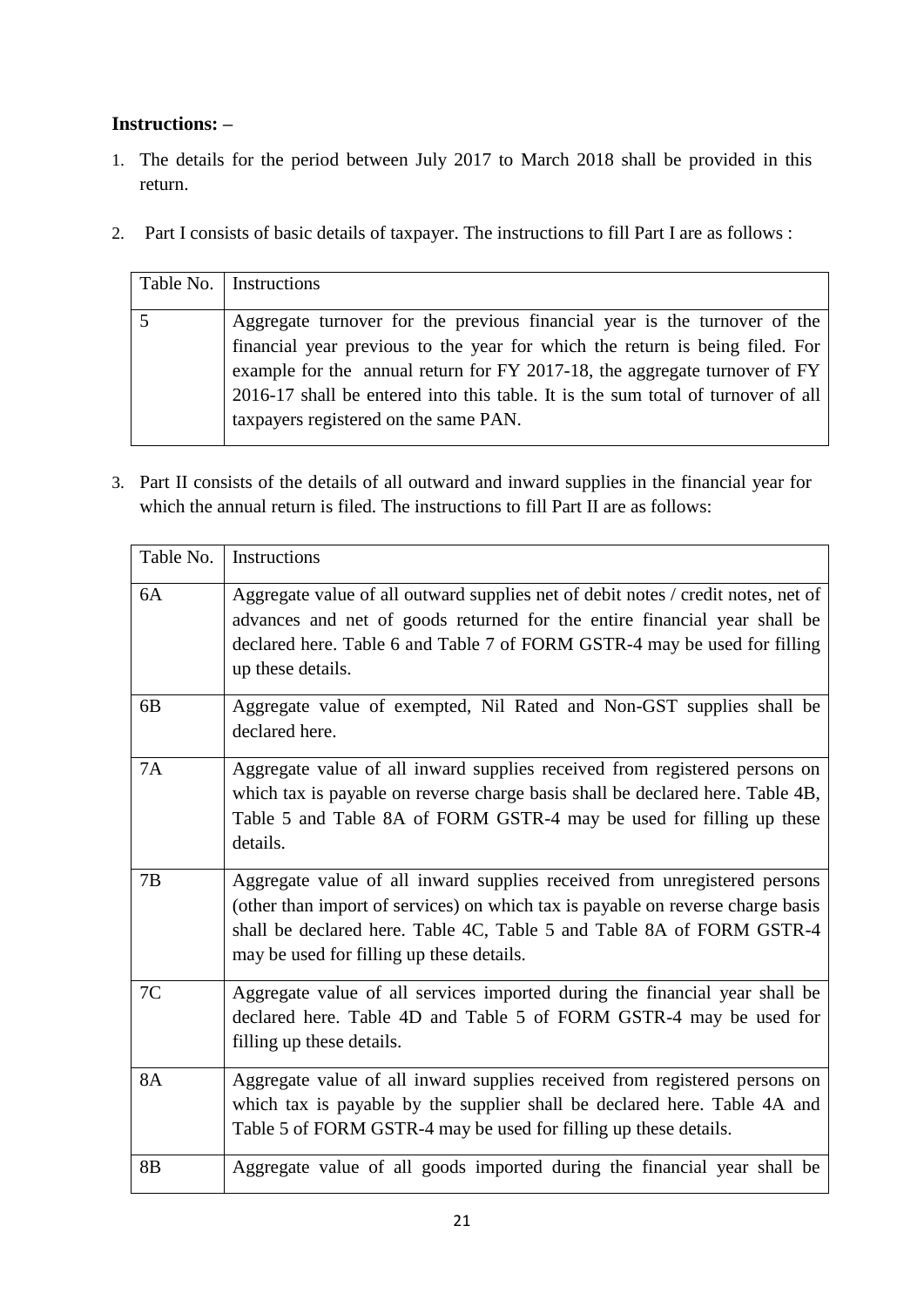| 21 A<br>$\cdots$<br>nere<br>. . ⊢<br>. .<br>.v.<br>. |  |
|------------------------------------------------------|--|
|                                                      |  |

4. Part IV consists of the details of amendments made for the supplies of the previous financial year in the returns of April to September of the current FY or date of filing of Annual Return for previous financial year (for example in the annual return for the FY 2017-18, the transactions declared in April to September 2018 for the FY 2017-18 shall be declared),whichever is earlier. The instructions to fill Part V are as follows:

| Table No.             | Instructions                                                                                                                                                                                                                                                                                                                                                                                                                                                |
|-----------------------|-------------------------------------------------------------------------------------------------------------------------------------------------------------------------------------------------------------------------------------------------------------------------------------------------------------------------------------------------------------------------------------------------------------------------------------------------------------|
| 10,11,12,13<br>and 14 | Details of additions or amendments to any of the supplies already declared in<br>the returns of the previous financial year but such amendments were<br>furnished in Table 5 (relating to inward supplies) or Table 7 (relating to<br>outward supplies) of FORM GSTR- 4 of April to September of the current<br>financial year or upto the date of filing of Annual Return for the previous<br>financial year, whichever is earlier shall be declared here. |

5. Part V consists of details of other information. The instruction to fill Part V are as follows:

| Table No.                   | Instructions                                                                                                                                                                                                                                                                                                                                                                                                                                                                                                                                                                                                                       |
|-----------------------------|------------------------------------------------------------------------------------------------------------------------------------------------------------------------------------------------------------------------------------------------------------------------------------------------------------------------------------------------------------------------------------------------------------------------------------------------------------------------------------------------------------------------------------------------------------------------------------------------------------------------------------|
| 15A,<br>15B, 15C<br>and 15D | Aggregate value of refunds claimed, sanctioned, rejected and pending for<br>processing shall be declared here. Refund claimed will be the aggregate value<br>of all the refund claims filed in the financial year and will include refunds<br>which have been sanctioned, rejected or are pending for processing. Refund<br>sanctioned means the aggregate value of all refund sanction orders. Refund<br>pending will be the aggregate amount in all refund application for which<br>acknowledgement has been received and will exclude provisional refunds<br>received. These will not include details of non-GST refund claims. |
| 15E, 15F<br>and 15G         | Aggregate value of demands of taxes for which an order confirming the<br>demand has been issued by the adjudicating authority has been issued shall be<br>declared here. Aggregate value of taxes paid out of the total value of<br>confirmed demand in 15E above shall be declared here. Aggregate value of<br>demands pending recovery out of 15E above shall be declared here.                                                                                                                                                                                                                                                  |
| 16A                         | Aggregate value of all credit reversed when a person opts to pay tax under the<br>composition scheme shall be declared here. The details furnished in FORM<br>ITC-03 may be used for filling up these details.                                                                                                                                                                                                                                                                                                                                                                                                                     |
| 16B                         | Aggregate value of all the credit availed when a registered person opts out of<br>the composition scheme shall be declared here. The details furnished in                                                                                                                                                                                                                                                                                                                                                                                                                                                                          |